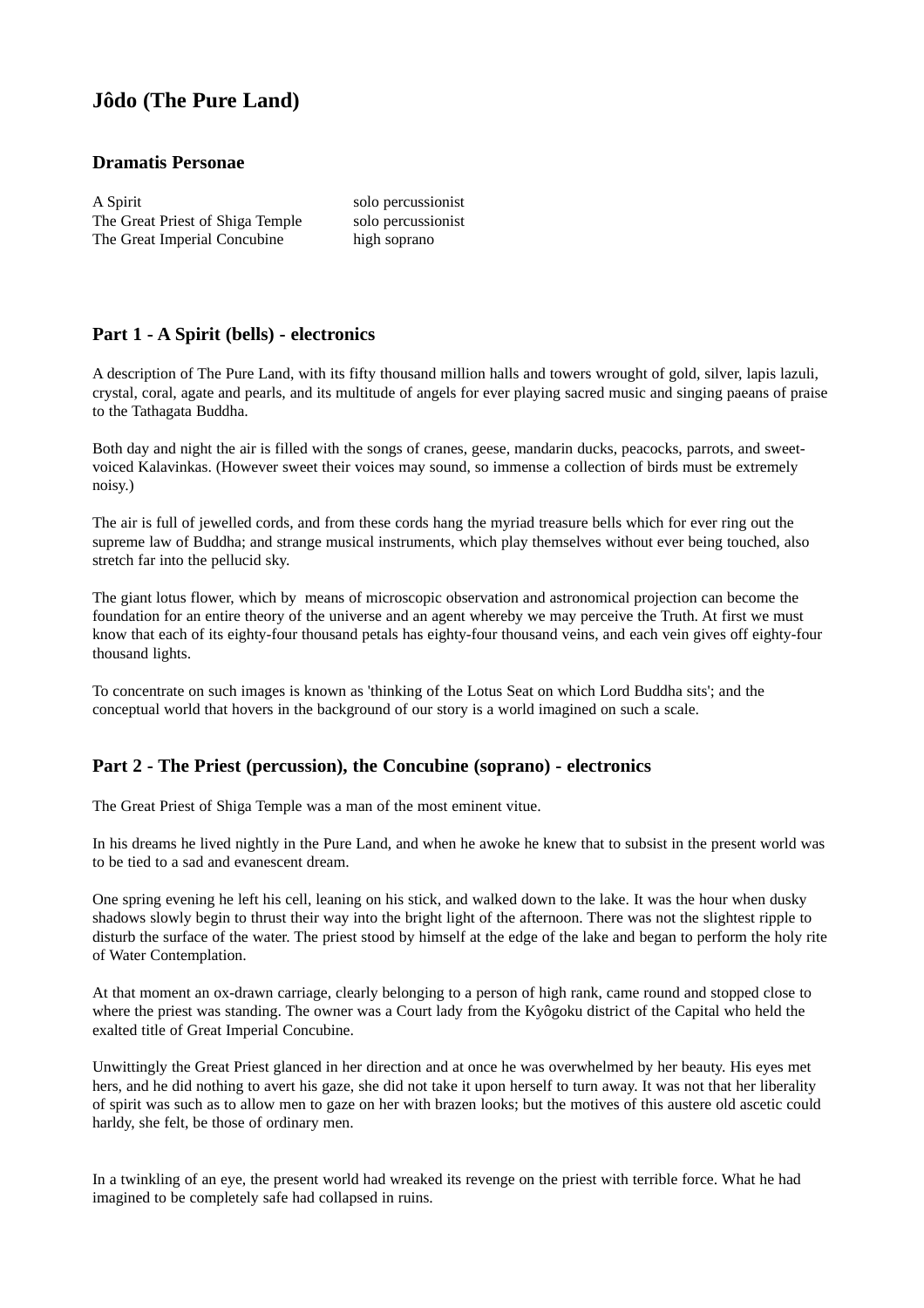## **Part 3 - The Concubine (soprano) - electronics**

The Great Imperial Concubine was utterly indifferent to the charms of the young rakes who flocked about the Court and of the handsome noblemen who came her way. The physical attributes of men no longer meant anything to her. Her only concern was to find a man who could give her the strongest and deepest possible love.

That old priest by the lake had at a certain stage in his life given up the Floating World and all its pleasures. In the eyes of the Imperial Concubine he was far more of a man than all the nobles whom she knew at Court. And, just as he had once abandoned this present Floating World, so now on her behalf he was about to give up the future world as well.

The Imperial Concubine recalled the notion of the sacred lotus flower, which her own deep faith had vividly imprinted on her mind.

At night when she listened to the wind soughing through the trees in the garden, the sound seemed to her extremely insipid when compared to the delicate music in the Pure Land when the wind blew through the sacred treasure trees.

#### **Part 4 - The Priest (marimba) - electronics**

The Great Priest of Shiga Temple was fighting.

In the fight that he had waged against in his youth he had always been buoyed up by the hope of inheriting the future world.

But this desperate fight of his old age was linked with a sense of irreparable loss.

The various forms of religious meditation were all in vain.

Water Contemplation, too, was useless, for invariably her lovely face would float up shimmering from beneath the ripples of the lake.

Concentration, the priest soon realized, did more harm than good, and next he tried to dull his spirit by dispersal.

It astonished him that spiritual concentration should have the paradoxical effect of leading him still deeper into his delusions.

The Great Priest found a new pleasure in adorning his vision of the lady in various ways, just as though he were adorning a Buddhist statue with diadems and baldachins.

#### **Part 5 - The Concubine (soprano), the Priest (percussion) - electronics**

The Great Imperial Concubine casually glanced through the blind that separated her from the garden. There in the shadow of the fresh green foliage stood a withered old priest with faded black robes and bowed head. For some time the lady looked at him. When she realized that this was without any question the priest whom she had seen by the lake at Shiga, her face turned paler still.

Now for the first time the lady fell prey to uneasiness. In her lifetime she had seen many people who had abandoned the world, but never before had she laid eyes on someone who had abandoned the future world. The sight was ominous and inexpressibly fearful.

The Great Imperial Concubine looked down at her elegant clothes and at her beautiful hands, and then she looked across the garden at the uncomely features of the old priest and at his shabby robes. There was a horrible fascination in the fact that a connection should exist between them.